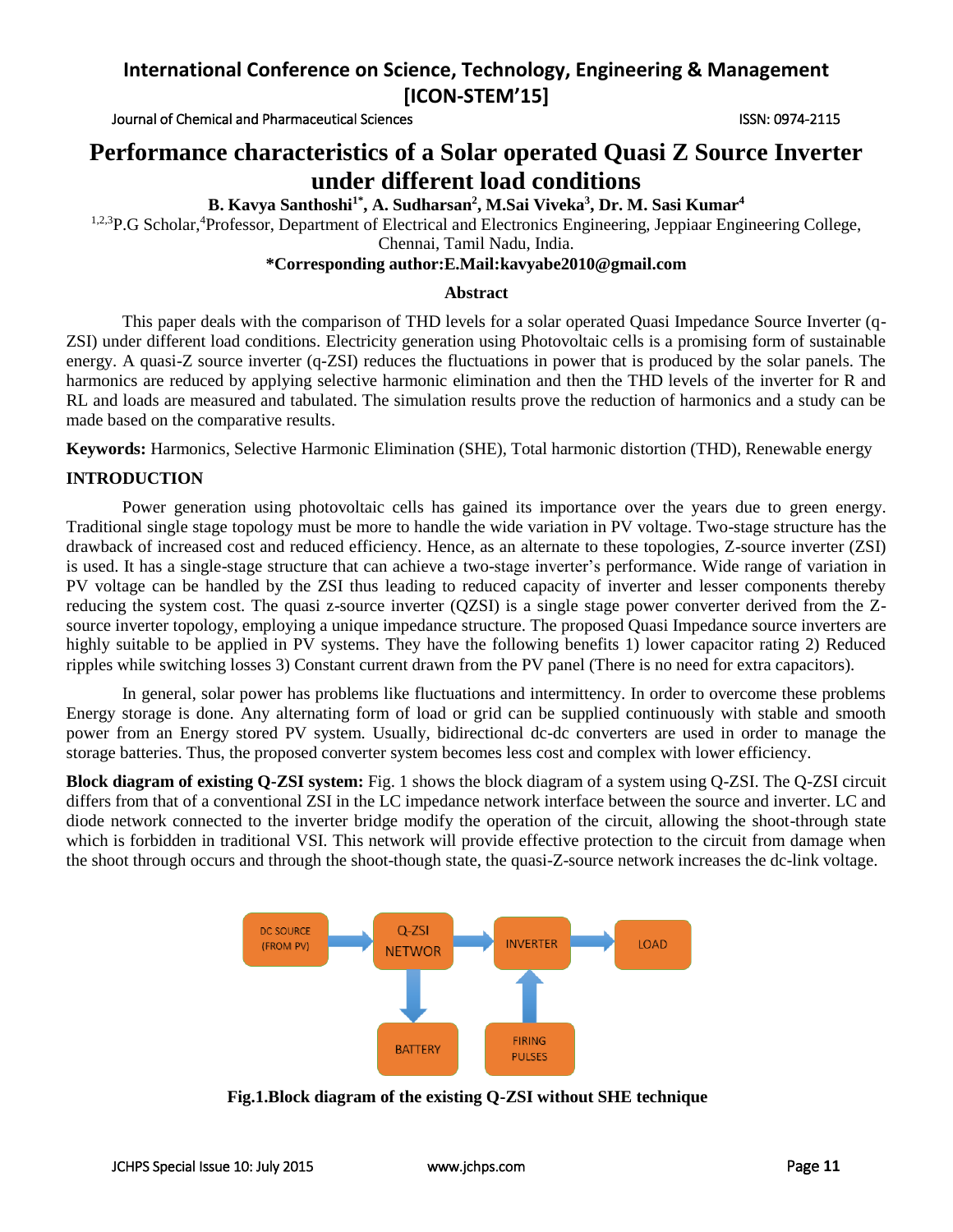Journal of Chemical and Pharmaceutical Sciences ISSN: 0974-2115



**Fig.2.Conventional q-ZSI used for PV power generation**

**Block diagram of proposed q-ZSI system:** A new topology that overcomes these drawbacks has been proposed. Fig 3 shows the block diagram of a system using Q-ZSI with energy storage and selective harmonic elimination. The components in the conventional circuit remain the same.



**Fig.3.Block diagram of the proposed Q-ZSI with SHE technique**



**Fig.4.Proposed q-ZSI used for PV power generation**

In Fig 4, there are three power sources. They are 1. PV panels 2. Battery and 3. Grid/Load. By controlling the flow of electrical power in two given sources, there will be a equal in the power of third source by the equation:

$$
Pin - Pout + Pbat = 0 \qquad (1)
$$

where Pin denotes the Input power from PV; Pout denotes the Output from inverter and Pbat denotes the power from battery. Pin is unidirectional. Phat is bidirectional (positive during discharging interval and negativewhile the power is delivered to the grid by quasi impedance source inverter).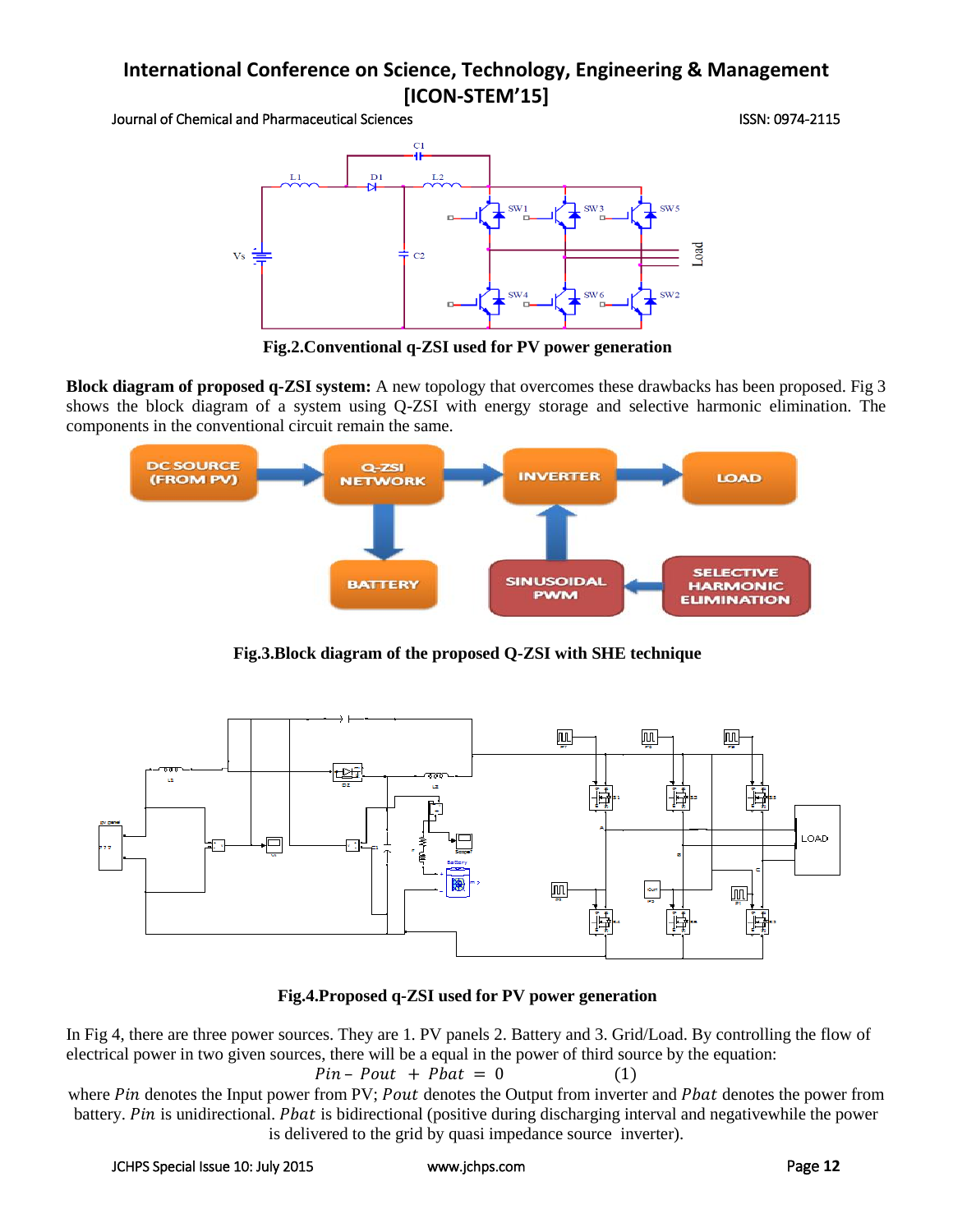Journal of Chemical and Pharmaceutical Sciences **ISSN: 0974-2115** ISSN: 0974-2115

**Modes of operation of the proposed system:**



**Fig.5.(a)Equivalent circuit of proposed system in Shoot-through state**

Like the q-ZSI in the existing system, it has two states, namely, Shoot-through and Non-shoot through states. Shoot-through state is produced due to one phase leg or combinations of any two phase legs or by all three legs. During this state, the reverse-bias voltage across the diode Dz makes it to get turned OFF. Equivalent circuit of this mode is shown in fig 5.a). The circuit equations for this mode are:

| $CdVC1/dt = iB - iL2$          | (2) |
|--------------------------------|-----|
| $CdVC2/dt = -iL1$              | (3) |
| $L \frac{diL}{dt} = Vin + VC2$ | (4) |
| $LdL2/dt = VC1$                | (5) |

where  $iL1$  and  $iL2$  are the currents of inductors  $L1$  and  $L2$  respectively;

 $VC1, VC2$  and Vin are the voltages of capacitors  $C1, C2$  and PV panel respectively;

C is the capacitance of capacitors  $C1$  and  $C2$ ;

L is the inductance of inductors  $L1$  and  $L2$ .

Non-shoot through state corresponds to one of the six active states and two traditional zero states [3]. The equivalent circuit of this mode, when continuous current flows through the diode Dz is shown in fig 5.b.



**Fig.5. (b) Improved energy stored q-ZSI in non-shoot through state**

The circuit equations are

$$
CdVC1/dt = iB + iL1 - id
$$
 (6)  
\n
$$
CdVC2/dt = iL2 - id
$$
 (7)  
\n
$$
L \frac{diL1}{dt} = \frac{Vin - VC1}{L \frac{diL2}{dt}} = -\frac{VC2}{t}
$$
 (9)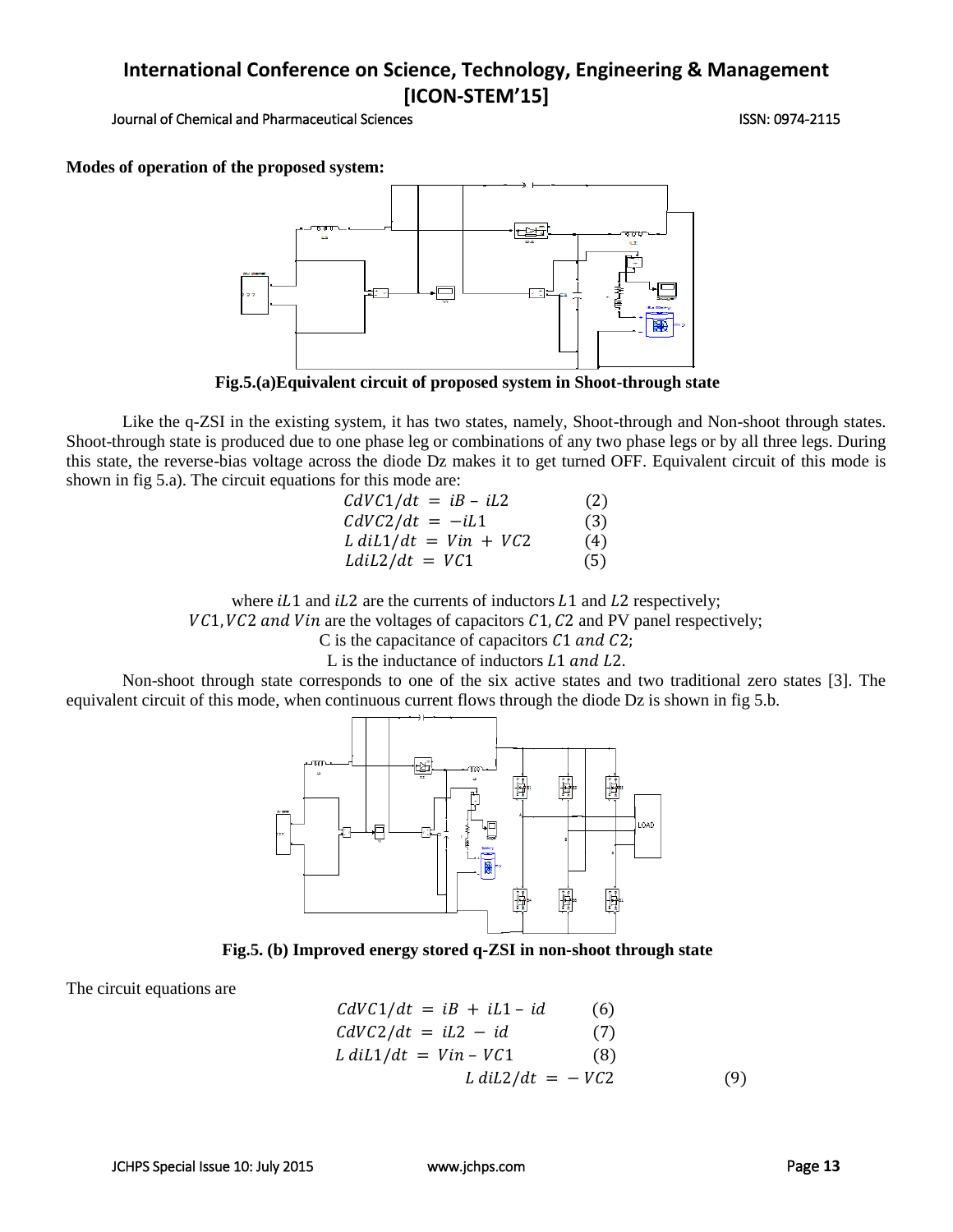# Journal of Chemical and Pharmaceutical Sciences **ISSN: 0974-2115** ISSN: 0974-2115

# **SIMULATION RESULTS AND DISCUSSION**

The proposed system is simulated for an input voltage of 52 V. The simulated results of the Q-ZSI converter system are shown in Fig. It can be measured that the predominant harmonics have reduced significantly for the proposed system. The simulation is done using MATLAB.

## **Table.1. Specification and rating of the converter Components**

| <b>Parameter</b> | <b>Value</b>    |
|------------------|-----------------|
| Input voltage    | 52 Volts        |
| Input current    | 18 Amperes      |
| L1               | 1milli Henry    |
| L2               | 1 milli Henry   |
| C <sub>1</sub>   | 100 micro Farad |
| C <sub>2</sub>   | 100 micro Farad |
| R                | 25 Ohms         |
|                  | 100 milli Henry |



**Fig.6. (a) THD level for R load with conventional** 



**Fig.6.(c)THD level for RL load with conventional circuit**



**circuit Fig.6. (b) THD level for R load with proposed circuit**



**Fig.6. (d) THD level for RL load with proposed circuit**